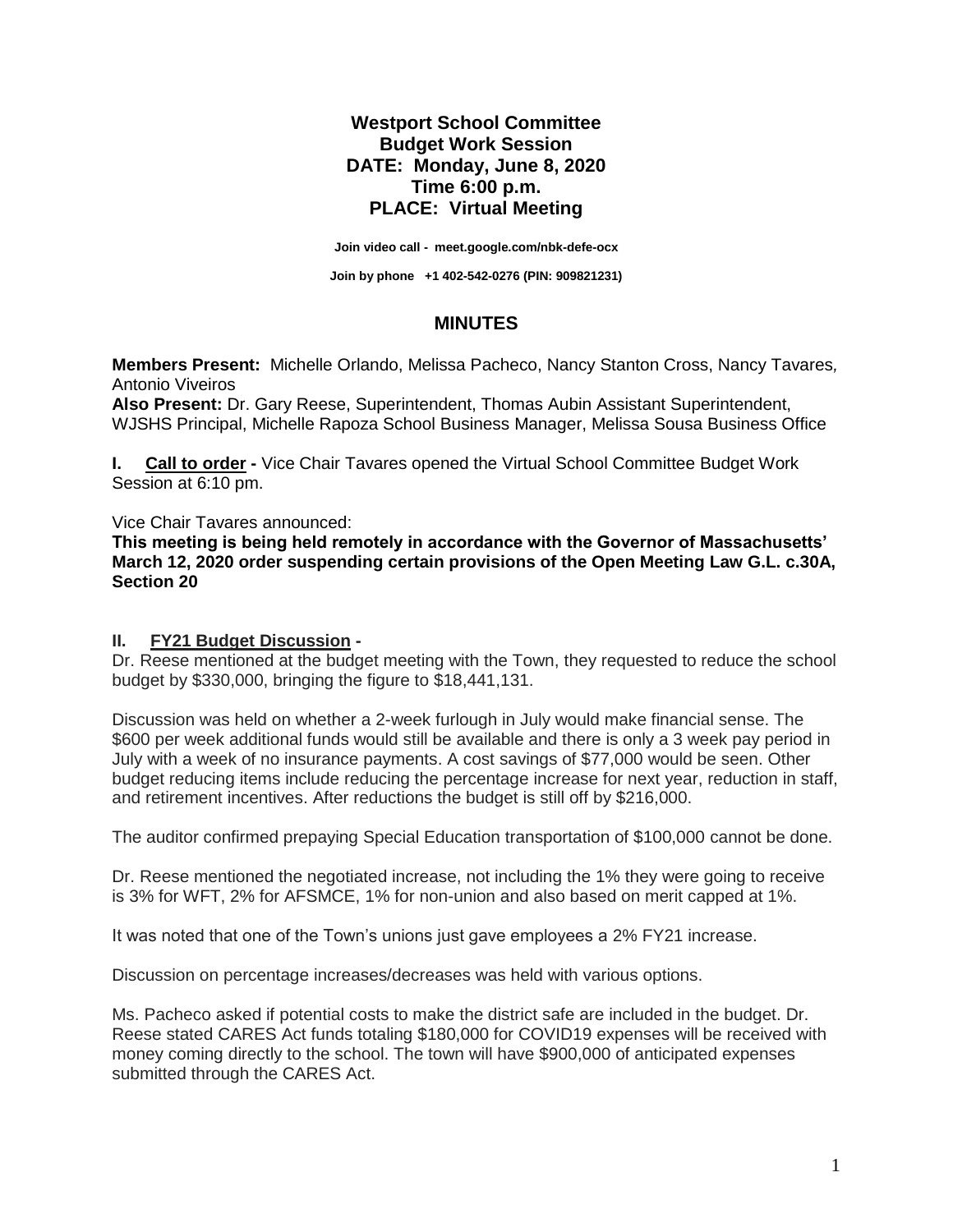The district has a total of 10 out of district placements. Ms. Rapoza mentioned that prepay can be done for some of this.

Discussion was held on possible scenarios for what school will look like in the fall. Guidelines may say smaller class size, have a week in school then a week remote so all classes are not in at one time, 6 feet spacing, smaller isolated groups assigned to one teacher, reduce staff to student ratio, no mixing, and 12 people in each room.

The use and importance of having specialists was discussed.

Dr. Reese mentioned needing a plan for families and students that do not want to come back into school and will need 100% remote learning.

Ms. Stanton Cross recommended to form a committee with a working parent and a non-working parent from each school and include student voice. Dr. Reese will be sending out something on this soon.

Dr. Reese presented information on retirement incentives to the members. Based on teachers with 20 plus years of service a range of \$7,000 - \$10,000 could be offered as an early exit incentive. Right now, they get \$7,000 if announced ahead of time. In addition, payment for sick bank days up to \$5,000. Savings could reach \$17,000 - \$19,000 for each person. If everyone (20 total) took this incentive, a cost savings of \$200,000 could be seen. Based on supply and demand teachers' subject matter could affect the costs.

AFSCME - \$3,500 incentive, reflects 10% of salary, Step 1 is \$27,000. Cost savings of \$5,000 - \$6,000 per person could be seen, not as much as teacher's savings.

Discussion was held on potential layoffs. There is a state regulated date of June 15 for notification.

At tomorrow's Town budget meeting, Dr. Reese will provide potential savings with contract percentages and furlough savings.

## **Extended Day Request** -

Dr. Reese requested direction from the committee on the following issue.

Jennifer Chaves requested to run the Extended Day Program this summer as mainly a daycare service and not a camp serving 40 students for parents that need child care service. A total of 17 children are on PACE vouchers.

Ms. Chaves wants to create a structure meeting all state guidelines and is working with the compliance person.

Each room would have no more than 6 students staying with the same staff member, no intermingling, and family members would be all together in one group.

The Board of Health needs to come in to check building, procedures, and play areas.

Discussion was held on the concerns of COVID19. It was suggested to have parents hold the district harmless for a COVID19 case by signing a liability waiver. This issue will be brought before legal counsel as well as the daycare EEC Regulations.